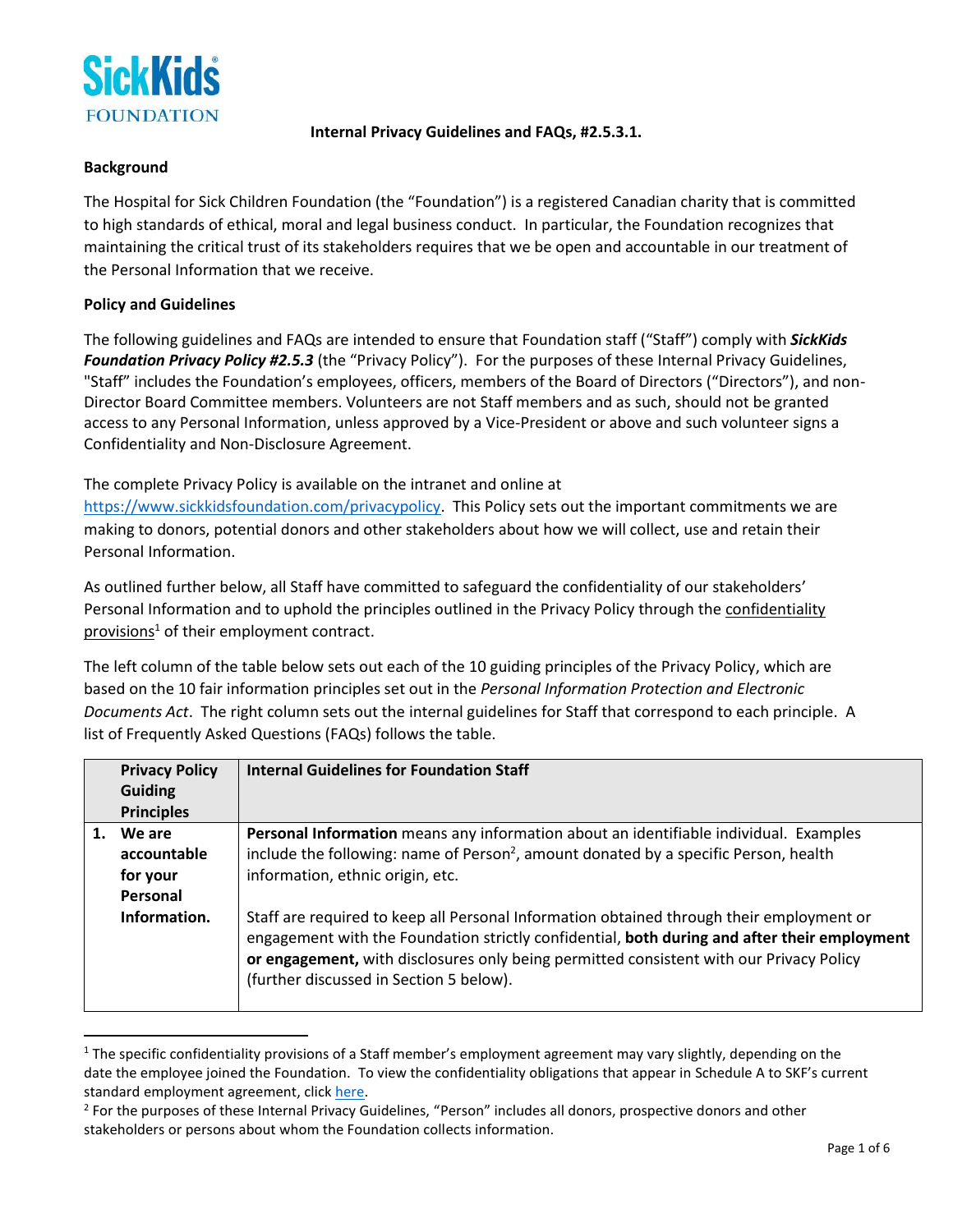

|    |                                                                                                                    | As a reminder, all Staff signed a Confidentiality & Non-Disclosure Agreement and/or agreed to<br>certain confidentiality obligations in their employment contract as a condition of employment<br>or engagement, including the following:<br>To respect the privacy and dignity of donors, prospective donors, employees,<br>$\bullet$<br>volunteers, patients and their families, and all associated individuals;<br>Not to read, access, use or disclose any Personal Information, unless there is a<br>$\bullet$<br>legitimate purpose related to the Staff member's association with the Foundation, and<br>only to disclose Personal Information to those authorized to receive it and only on a<br>need-to-know basis;<br>To safeguard against unintentional disclosure of Personal Information by avoiding<br>$\bullet$<br>discussing Personal Information in places where it may be overheard, or transmitting it<br>via unsecured or unauthorized means; and<br>To comply with the Foundation Privacy Policy, other Foundation policies as they relate<br>$\bullet$<br>to privacy and any mandatory privacy training. |
|----|--------------------------------------------------------------------------------------------------------------------|--------------------------------------------------------------------------------------------------------------------------------------------------------------------------------------------------------------------------------------------------------------------------------------------------------------------------------------------------------------------------------------------------------------------------------------------------------------------------------------------------------------------------------------------------------------------------------------------------------------------------------------------------------------------------------------------------------------------------------------------------------------------------------------------------------------------------------------------------------------------------------------------------------------------------------------------------------------------------------------------------------------------------------------------------------------------------------------------------------------------------------|
|    | 2. We collect, use<br>and disclose<br>Personal<br><b>Information</b><br>for the<br>purposes we<br>identify to you. | When collecting Personal Information (whether directly or indirectly through third-party<br>sources), ensure that the purpose for which the information is being collected is disclosed at or<br>before the time that the information is collected.<br>The Foundation may only use Personal Information for the purposes we have identified to the<br>Person at the time that they disclosed their information. Therefore, consider using the<br>following general description of the Foundation's purposes when collecting Personal<br>Information:<br>"I give permission for SickKids Foundation to contact me about its activities and how I can<br>support its mission to improve children's health. I understand I can withdraw my consent at any<br>time."                                                                                                                                                                                                                                                                                                                                                               |
| 3. | We obtain<br>your consent<br>to collect, use<br>or disclose<br>your Personal<br>Information.                       | The Foundation must obtain consent for the collection, use and disclosure of Personal<br>Information. Consent may be oral, written, or implied, as described in the Privacy Policy. The<br>Foundation must retain appropriate records to evidence consent.<br>If a Person contacts you requesting to limit or opt-out of future contact from the Foundation,<br>please forward that request to donor.inquiries@sickkidsfoundation.com.<br>In the event you wish to send cause-related marketing emails to a Person, you must obtain<br>their prior consent and comply with certain other requirements under Canada's Anti-Spam Law<br>(CASL). Please contact the Legal Department for more information about CASL compliance.                                                                                                                                                                                                                                                                                                                                                                                                  |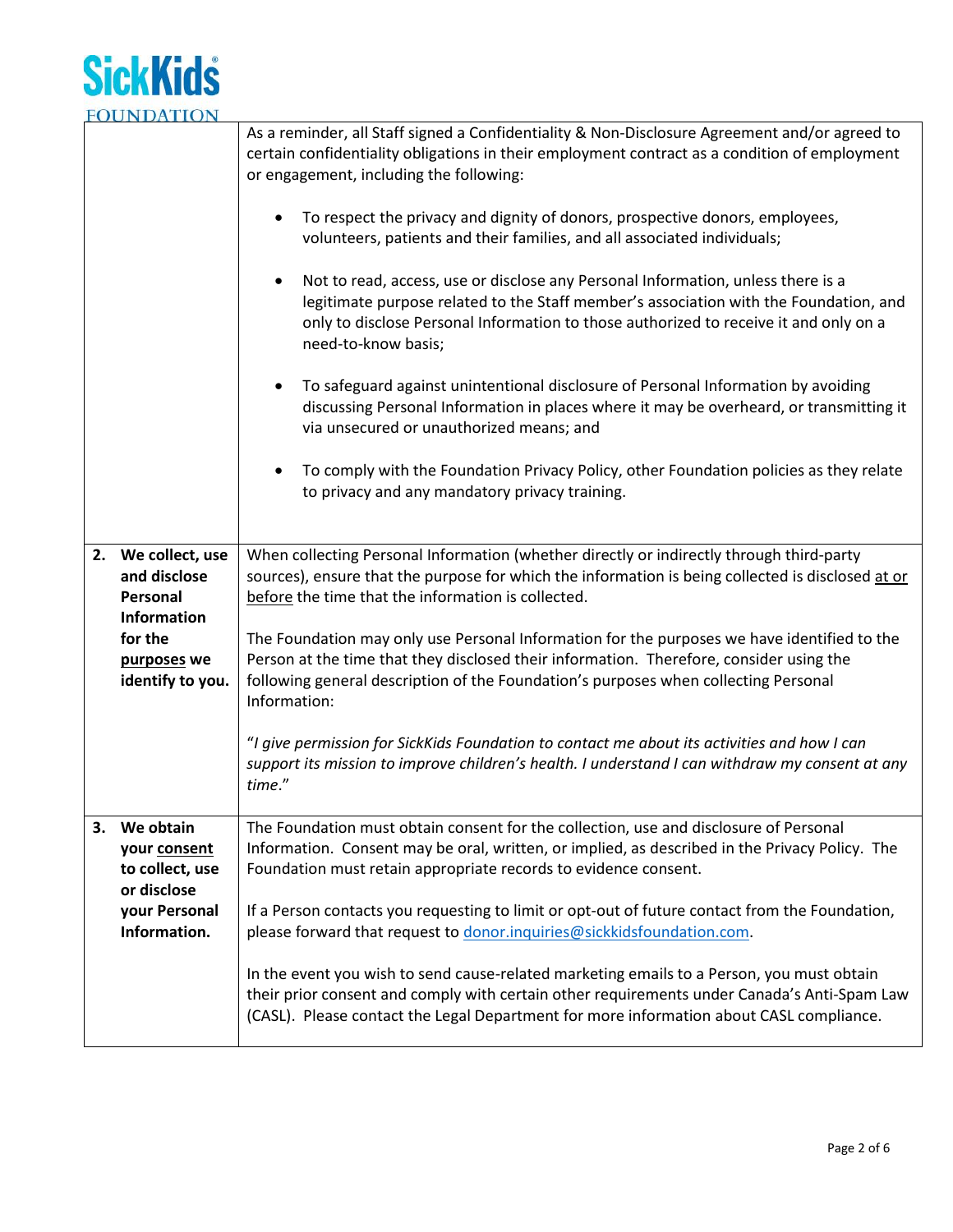# **SickKids FOUNDATION**

| <b>UUINDATION</b> |                                                                                                   |
|-------------------|---------------------------------------------------------------------------------------------------|
| 4. We limit the   | When determining what Personal Information to collect from a Person, review the purposes for      |
| collection of     | which the information is being collected (as per section 2 above). If Personal Information is not |
| your Personal     | necessary for the purposes identified, it should not be collected. For example, if the            |
| Information.      | Foundation organizes a triathlon event and requests Personal Information for the express          |
|                   | purpose of registering the participant and communicating with them about the event, it would      |
|                   | be reasonable to collect the participant's name and email address, but not to request the         |
|                   | participant's ethnic origin.                                                                      |
|                   |                                                                                                   |
|                   | Personal Information may only be collected by fair and lawful means. For example, it is not       |
|                   | permissible for a Foundation employee to use a donor list obtained from their previous            |
|                   | employment with another charity without proper authorization.                                     |
|                   |                                                                                                   |
| 5. We limit the   | The appropriate use, disclosure and retention of Personal Information by Staff are described in   |
| use, disclosure   | more detail below.                                                                                |
| and retention     |                                                                                                   |
| of Personal       | Consent. Personal information about a Person may be disclosed with their consent.<br>a.           |
| Information.      |                                                                                                   |
|                   | For example, if a Person makes a gift through the Foundation's community event                    |
|                   | website https://gofundraise.sickkidsfoundation.com they will be required to consent to            |
|                   | the release of their name, donation amount and email address to Staff, the event                  |
|                   | organizer and page creator.                                                                       |
|                   |                                                                                                   |
|                   | Need-to-Know Basis. Personal Information should only be disclosed to other Staff on a<br>b.       |
|                   | need-to-know basis. The more sensitive the information, the greater protection it                 |
|                   | should be afforded.                                                                               |
|                   | c. Call Reports. Use discretion when preparing call reports. Personal Information should          |
|                   | be limited to that which is relevant and necessary for the purposes of the call report.           |
|                   | Unnecessary details or highly sensitive Personal Information (such as personal health             |
|                   | information) should be avoided where possible. For example, an appropriate                        |
|                   |                                                                                                   |
|                   | statement may state, "I had to postpone my scheduled meeting with Donor X due to a                |
|                   | family medical emergency. For more information on this, please contact me."                       |
|                   | d. Disclosure to Hospital. If a Hospital staff member requests access to Personal                 |
|                   | Information, refer to Guidelines for Sharing of Donor Information with The Hospital               |
|                   | For Sick Children Staff Pursuant to The Hospital for Sick Children Foundation Privacy             |
|                   | Policy #2.5.2.                                                                                    |
|                   |                                                                                                   |
|                   | e. Persons requesting anonymity. If a Person has requested anonymity, Staff may not               |
|                   | disclose the Person's name and personal information, including to the Hospital. See               |
|                   | Major Gift Anonymous Donor Policy #5.6.1, the section entitled "Observing                         |
|                   |                                                                                                   |
|                   | Anonymity" in Guidelines for Sharing of Donor Information with The Hospital for Sick              |
|                   | Children Staff Pursuant to The Hospital for Sick Children Foundation Privacy Policy               |
|                   | #2.5.2 or contact Stewardship and Donor Relations for more information on handling                |
|                   | anonymous Persons.                                                                                |
|                   | Disclosure to 3rd party service providers. If it is necessary to share Personal<br>f.             |
|                   | Information with a third-party service provider, consult first with the Legal Department          |
|                   |                                                                                                   |
|                   | to ensure that the service provider has signed a legal agreement that contains                    |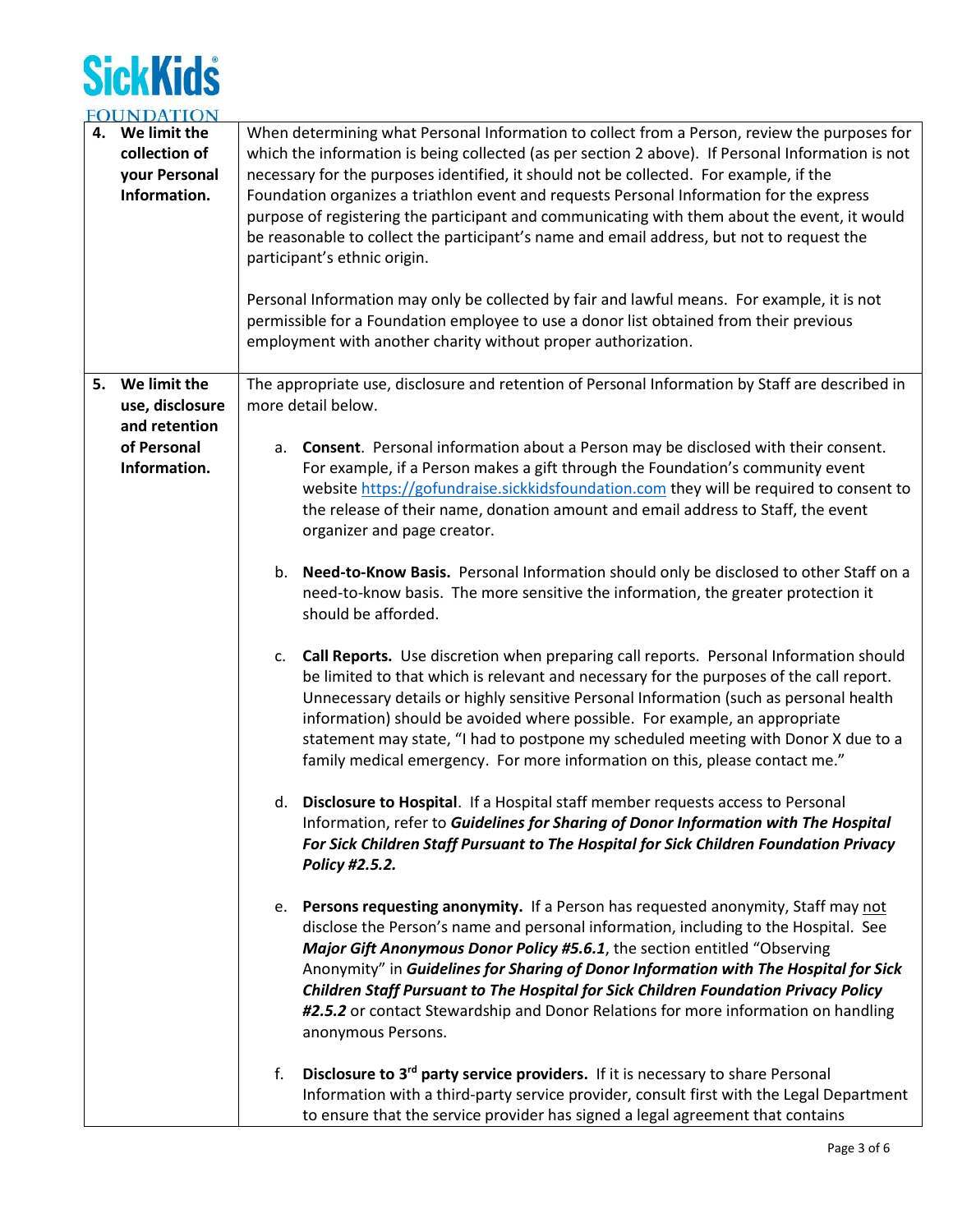

|                 | appropriate privacy, confidentiality, and data security requirements. Aggregated or<br>redacted data should be used where possible to avoid disclosure of Personal<br>Information. Encryption must be used when sharing Personal Information<br>electronically. Refer to the Foundation's Confidential Information and Data Policy<br>#4.4.5 or contact the Help Centre for more information on encryption.<br>No renting/trading/selling of Personal Information. The Foundation may not<br>g.<br>rent/trade/sell Personal Information to third parties.<br>h. Retention. Personal Information that is no longer necessary should be destroyed in<br>accordance with the Foundation's Confidential Information and Data Policy #4.4.5 and<br>Retention Policy #4.4.7. When disposing of documents containing Personal<br>Information, ensure they are thoroughly shredded or placed in designated shredding<br>bins. |
|-----------------|-----------------------------------------------------------------------------------------------------------------------------------------------------------------------------------------------------------------------------------------------------------------------------------------------------------------------------------------------------------------------------------------------------------------------------------------------------------------------------------------------------------------------------------------------------------------------------------------------------------------------------------------------------------------------------------------------------------------------------------------------------------------------------------------------------------------------------------------------------------------------------------------------------------------------|
| 6. Accuracy of  | When recording any Personal Information, exercise diligence to ensure accuracy. Remember                                                                                                                                                                                                                                                                                                                                                                                                                                                                                                                                                                                                                                                                                                                                                                                                                              |
| Personal        | that the Foundation's Privacy Policy allows a Person to access Personal Information held by the                                                                                                                                                                                                                                                                                                                                                                                                                                                                                                                                                                                                                                                                                                                                                                                                                       |
| Information.    | Foundation about them to ensure accuracy. See section 9 below.                                                                                                                                                                                                                                                                                                                                                                                                                                                                                                                                                                                                                                                                                                                                                                                                                                                        |
|                 |                                                                                                                                                                                                                                                                                                                                                                                                                                                                                                                                                                                                                                                                                                                                                                                                                                                                                                                       |
| 7. We safeguard | Personal Information is considered Confidential Information and must be secured at all times.                                                                                                                                                                                                                                                                                                                                                                                                                                                                                                                                                                                                                                                                                                                                                                                                                         |
| your Personal   | The following security safeguards apply to the storage of all Personal Information:                                                                                                                                                                                                                                                                                                                                                                                                                                                                                                                                                                                                                                                                                                                                                                                                                                   |
| Information.    |                                                                                                                                                                                                                                                                                                                                                                                                                                                                                                                                                                                                                                                                                                                                                                                                                                                                                                                       |
|                 | For electronic information:<br>$\bullet$                                                                                                                                                                                                                                                                                                                                                                                                                                                                                                                                                                                                                                                                                                                                                                                                                                                                              |
|                 | Use strong passwords in accordance with the guidance set out in <i>Password Policy</i><br>$\circ$<br>#4.4.3;                                                                                                                                                                                                                                                                                                                                                                                                                                                                                                                                                                                                                                                                                                                                                                                                          |
|                 | Use unique passwords for every application or site used;<br>$\circ$                                                                                                                                                                                                                                                                                                                                                                                                                                                                                                                                                                                                                                                                                                                                                                                                                                                   |
|                 | Use multifactor authentication whenever it is available;<br>$\circ$                                                                                                                                                                                                                                                                                                                                                                                                                                                                                                                                                                                                                                                                                                                                                                                                                                                   |
|                 | Shut down or restart your computer regularly to ensure software updates occur;<br>O                                                                                                                                                                                                                                                                                                                                                                                                                                                                                                                                                                                                                                                                                                                                                                                                                                   |
|                 | Encryption must be used when sharing Personal Information electronically (refer to<br>$\circ$                                                                                                                                                                                                                                                                                                                                                                                                                                                                                                                                                                                                                                                                                                                                                                                                                         |
|                 | the Foundation's Confidential Information and Data Policy #4.4.5 or contact the                                                                                                                                                                                                                                                                                                                                                                                                                                                                                                                                                                                                                                                                                                                                                                                                                                       |
|                 | Help Centre for more information on encryption);                                                                                                                                                                                                                                                                                                                                                                                                                                                                                                                                                                                                                                                                                                                                                                                                                                                                      |
|                 | Do not leave Personal Information up on your monitor when not in use;<br>$\circ$                                                                                                                                                                                                                                                                                                                                                                                                                                                                                                                                                                                                                                                                                                                                                                                                                                      |
|                 | Never store Foundation data on personal devices;<br>$\circ$                                                                                                                                                                                                                                                                                                                                                                                                                                                                                                                                                                                                                                                                                                                                                                                                                                                           |
|                 | Never leave your Foundation electronic devices in unsecured areas; and<br>O                                                                                                                                                                                                                                                                                                                                                                                                                                                                                                                                                                                                                                                                                                                                                                                                                                           |
|                 | Never use unsecured or unknown wifi networks.<br>$\circ$                                                                                                                                                                                                                                                                                                                                                                                                                                                                                                                                                                                                                                                                                                                                                                                                                                                              |
|                 |                                                                                                                                                                                                                                                                                                                                                                                                                                                                                                                                                                                                                                                                                                                                                                                                                                                                                                                       |
|                 | For hardcopies of documents containing Personal Information:                                                                                                                                                                                                                                                                                                                                                                                                                                                                                                                                                                                                                                                                                                                                                                                                                                                          |
|                 | Avoid or limit storing hardcopy documents containing Personal Information;<br>$\circ$<br>Ensure all hardcopies of documents containing Personal Information are clearly                                                                                                                                                                                                                                                                                                                                                                                                                                                                                                                                                                                                                                                                                                                                               |
|                 | $\circ$<br>marked "Confidential" and stored securely in locked filing cabinets;                                                                                                                                                                                                                                                                                                                                                                                                                                                                                                                                                                                                                                                                                                                                                                                                                                       |
|                 | Do not leave documents containing Personal Information on your desk or in any<br>$\circ$                                                                                                                                                                                                                                                                                                                                                                                                                                                                                                                                                                                                                                                                                                                                                                                                                              |
|                 | area where they may be viewed by unauthorized persons; and                                                                                                                                                                                                                                                                                                                                                                                                                                                                                                                                                                                                                                                                                                                                                                                                                                                            |
|                 | If paper/documents are not on premises, Staff must ensure they use the correct<br>$\circ$                                                                                                                                                                                                                                                                                                                                                                                                                                                                                                                                                                                                                                                                                                                                                                                                                             |
|                 | methods for destruction (i.e. cross-cut shredding or incineration) or else transport                                                                                                                                                                                                                                                                                                                                                                                                                                                                                                                                                                                                                                                                                                                                                                                                                                  |
|                 | the paper/documents to Foundation premises for disposal.                                                                                                                                                                                                                                                                                                                                                                                                                                                                                                                                                                                                                                                                                                                                                                                                                                                              |
|                 | See Confidential Information and Data Policy #4.4.5 for more information.                                                                                                                                                                                                                                                                                                                                                                                                                                                                                                                                                                                                                                                                                                                                                                                                                                             |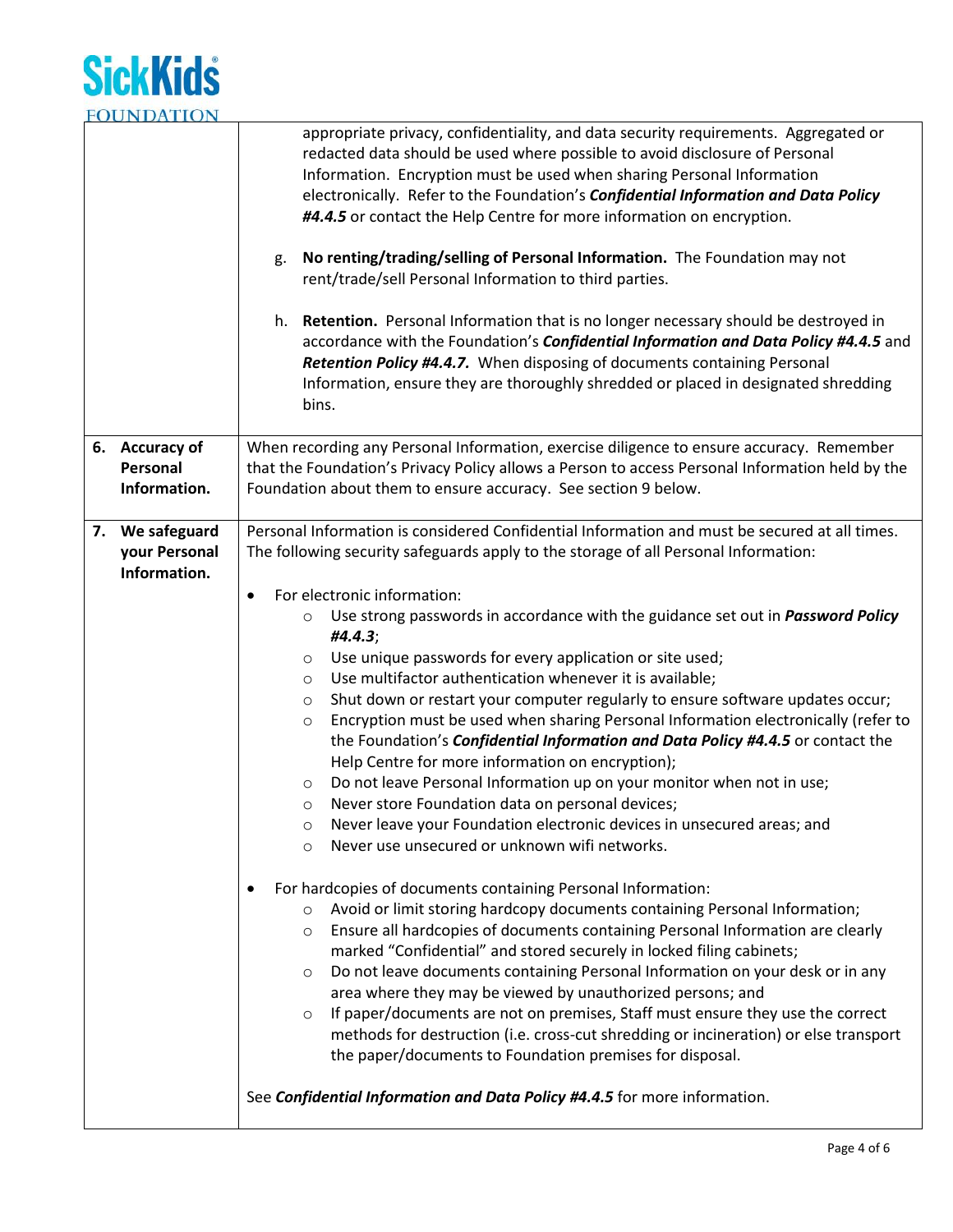# **SickKids**

|    | FUUNDATION     |                                                                                                  |  |
|----|----------------|--------------------------------------------------------------------------------------------------|--|
| 8. | We are open    | When collecting Personal Information, the Foundation should make a reference to its Privacy      |  |
|    | about our      | Policy, available at https://www.sickkidsfoundation.com/privacypolicy.                           |  |
|    | privacy        |                                                                                                  |  |
|    | practices.     |                                                                                                  |  |
| 9. | We allow you   | A Person may ask the Foundation whether we hold any Personal Information about them, and         |  |
|    | to access your | request to review that information. If a Person contacts you to request access to their Personal |  |
|    | Personal       | Information, please email the Foundation's Privacy Officer at                                    |  |
|    | Information.   | privacy.officer@sickkidsfoundation.com or contact the Legal Department.                          |  |
|    |                |                                                                                                  |  |
|    |                |                                                                                                  |  |
|    | 10. Compliance | If Staff have questions or concerns about compliance with the Foundation's Privacy Policy,       |  |
|    | with our       | please reach out to the Foundation's Legal Department. If you suspect a privacy breach has       |  |
|    | privacy        | occurred, please contact the Legal Department, and follow the plan set out in IT Security        |  |
|    | practices.     | <b>Incident Plan 4.4.11.1.</b>                                                                   |  |
|    |                |                                                                                                  |  |
|    |                | All Staff are required to comply with the terms of the Privacy Policy and these Internal Privacy |  |
|    |                | Guidelines. The Foundation will conduct periodic audits and reporting regarding compliance       |  |
|    |                | with its privacy-related policies. Staff are accountable for all actions recorded under their    |  |
|    |                | identification code and password.                                                                |  |
|    |                |                                                                                                  |  |
|    |                | Failure to comply with the Privacy Policy and these Internal Privacy Guidelines will result in   |  |
|    |                | discipline up to and including termination, loss of privileges or other appropriate action. If   |  |
|    |                | illegal activities or theft of Foundation Personal Information are suspected, incidents will be  |  |
|    |                | reported to law enforcement authorities as appropriate.                                          |  |
|    |                |                                                                                                  |  |

## **Cross-references**

*Confidential Information and Data Policy #4.4.5*

*Guidelines for Sharing of Donor Information with The Hospital for Sick Children Staff Pursuant to The Hospital for Sick Children Foundation Privacy Policy #2.5.2*

*IT Security Incident Plan #4.4.11.1*

*Major Gift Anonymous Donor Policy #5.6.1*

*Password Policy #4.4.3*

*Privacy Policy #2.5.3*

*Retention Policy #4.4.7*